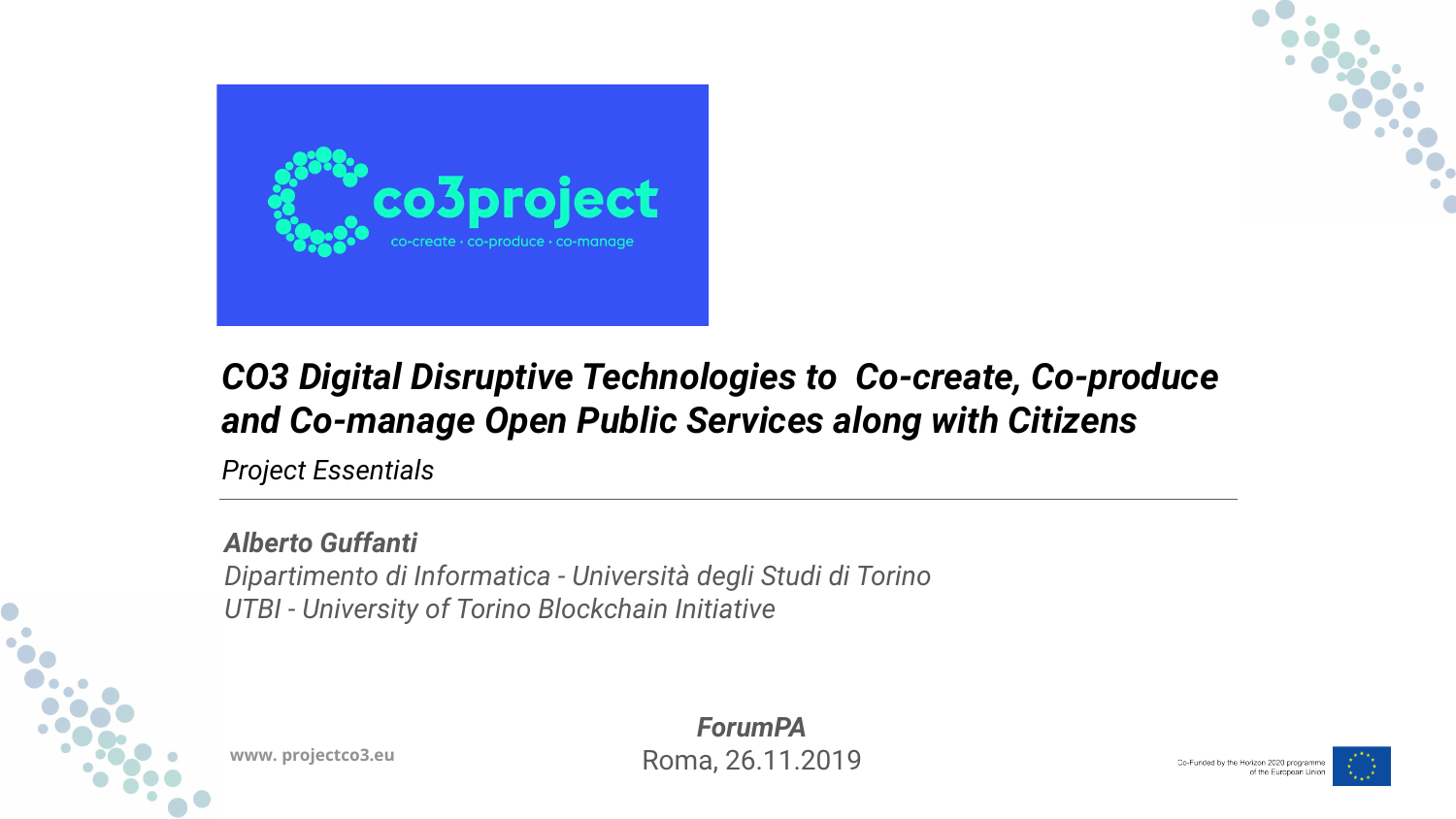

# *INTRODUCTION*

- The **CO3 project** will build an **analytical framework** for studying the **potential benefits and risks** of **new disruptive technologies** and their potential to **foster co-creation**,
- The project aims to properly **evaluate their social impact**, **identify emerging best**







# **co-production** and **co-management** of **open public services**.

**practices**, understand how to **overcome legal barriers**, individuate metrics for a **long-term sustainability plan** and **define appropriate applications**.

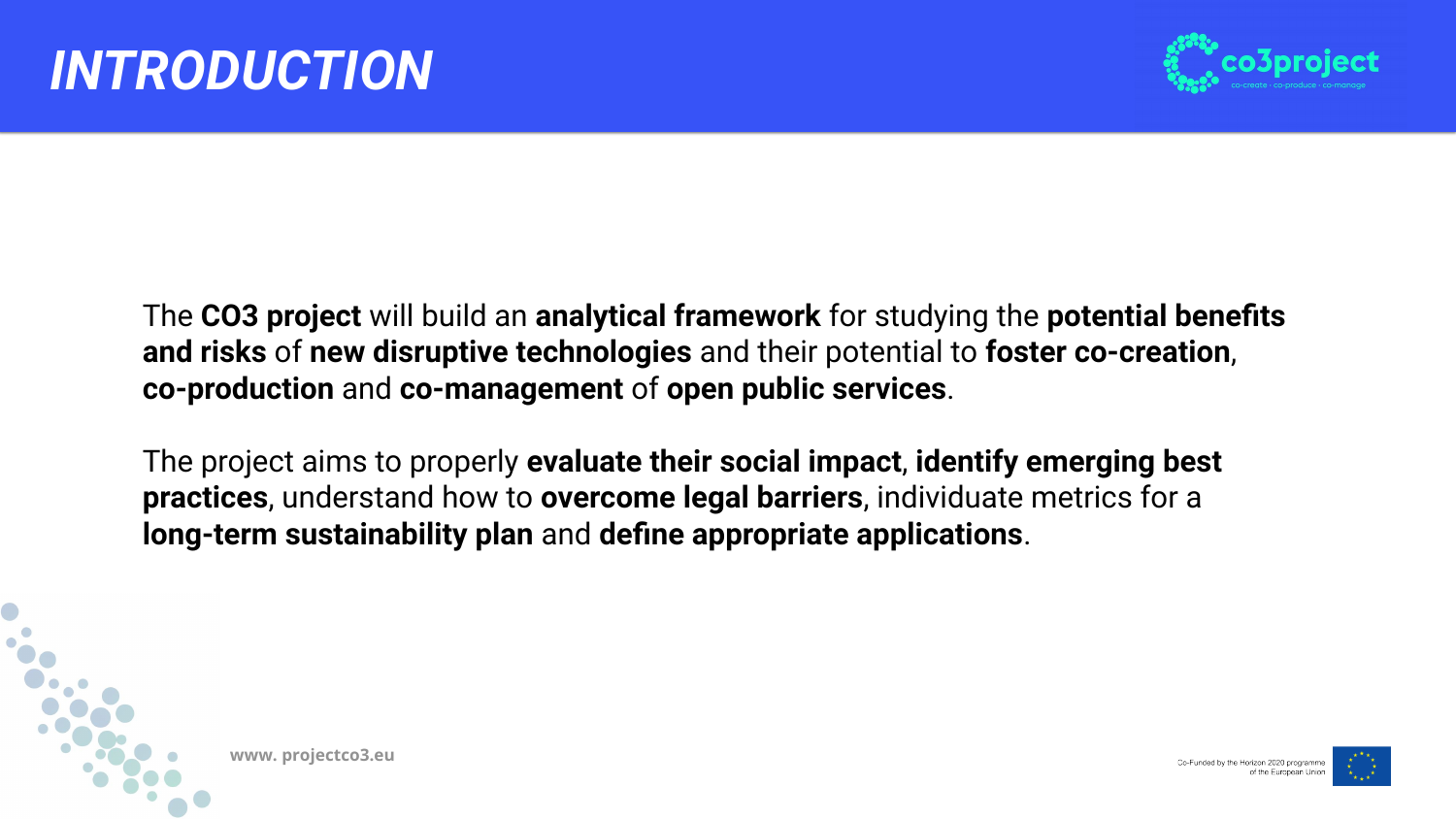



### *FACT SHEET*

### Coordinator: UNITO (IT) *10 partners, 5 EU countries*  H2020 · CO3 Grant Agreement 822615

University of Torino (IT) LINKS Foundation (IT) Fundación Universitaria Balmes (ES) Institut de Recherche et d'Innovation of Centre Pompidou (FR) OpenLab Athens (EL) FlexiGuided GmbH (DE) Geomotion (ES) Municipality of Torino (IT) Municipality of Athens via DAEM(EL) Municipalities of the Plaine Commune in Paris (FR)

### Start date: 01-01-2019 **Funding: EUR 3,281,712** Duration: 3 years

Co-Funded by the Horizon 2020 programme of the European Union



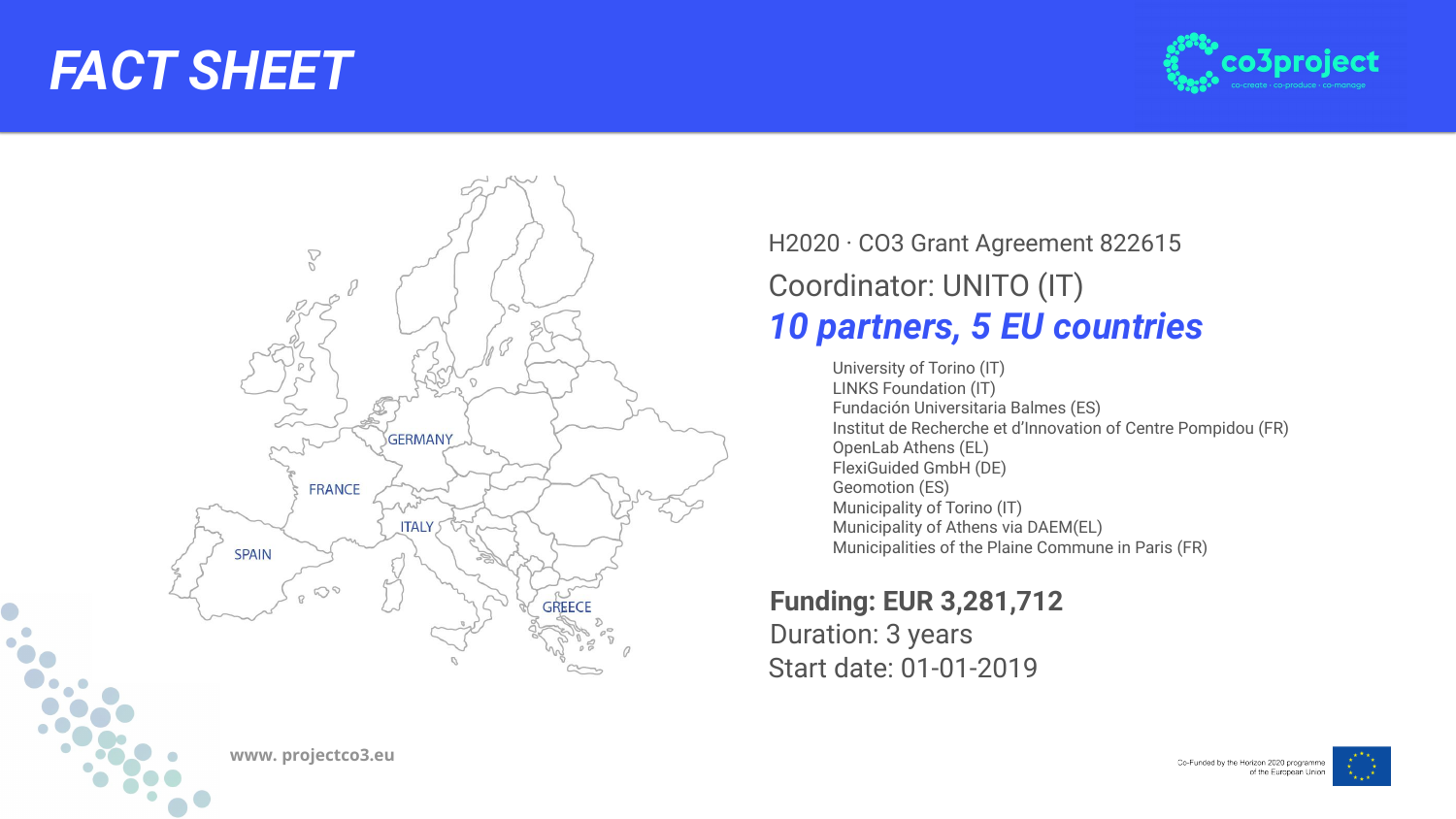



**LINKS FOUNDATION** Process design and model definition for PA/ Citizens collaboration



**FLEXIGUIDED GMBH** Disruptive technologies for co-creation, co-production and co-management



**DAEM** Stakeholder engagement & pilots implementation



OLA Evaluation of pilots



**UNITO** Impact Assessment and business plan



**FUB** Dissemination/Communication, Exploitation

 $\mathcal{D}$ 

D



**UNITO** Project Management



# *7 WORK PACKAGES*



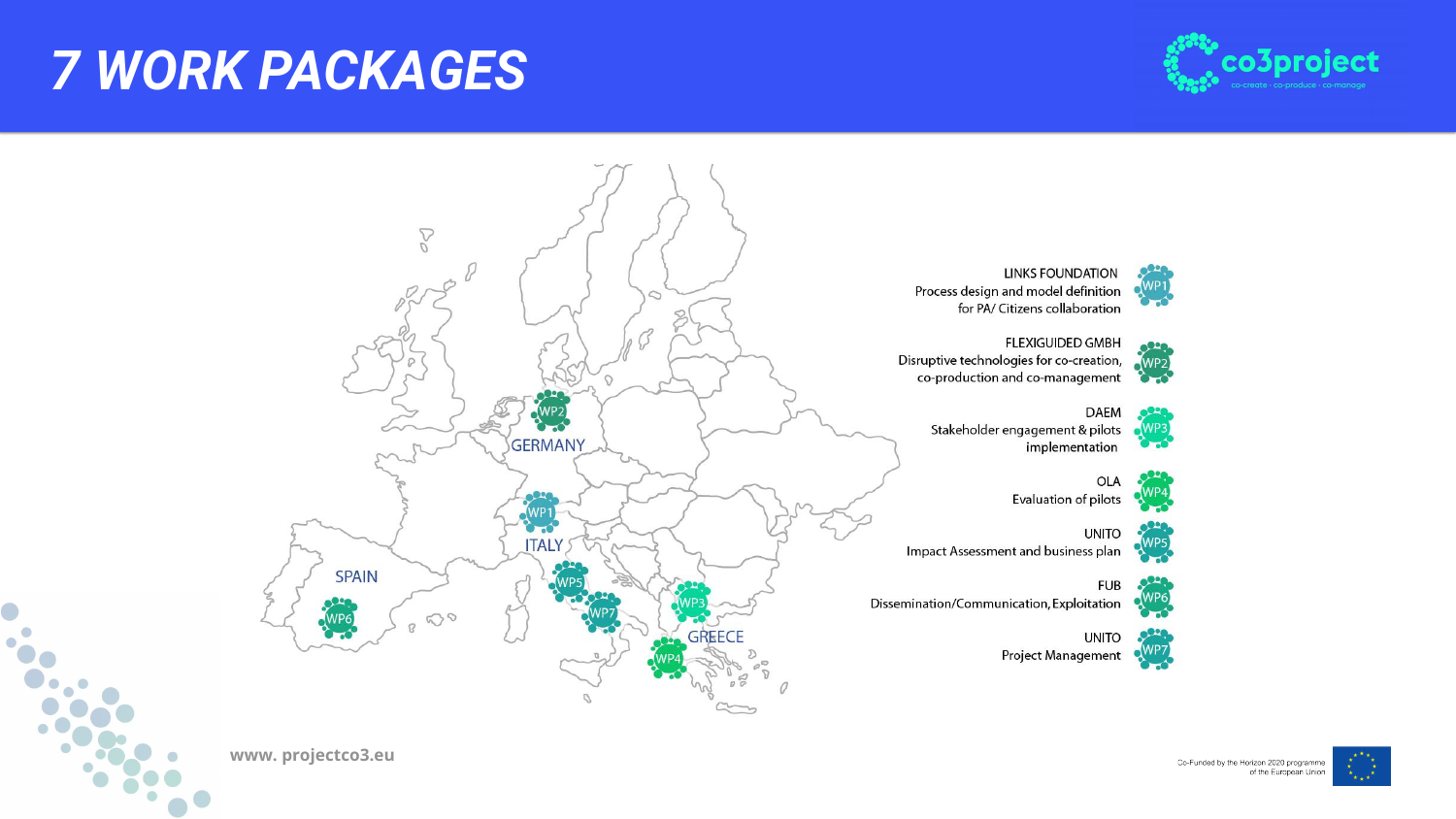

○ **social and cultural:** citizen behaviours, **engagements**, change in relationship

- **Pilot in three sites** (Athens, Paris, Turin) the **application** of several **transformative technologies**.
- **Evaluate the outcomes** of the *new model of interaction between PA and citizens* in three dimensions:
	- with public servants
	- workplaces, consumptions, citizen entrepreneurship and **economic sustainability**
	- **legal: legal implications** for PA, including **privacy** and **data protection**

○ **economic:** value of services/goods produced and exchanged, effects on







# *OBJECTIVES*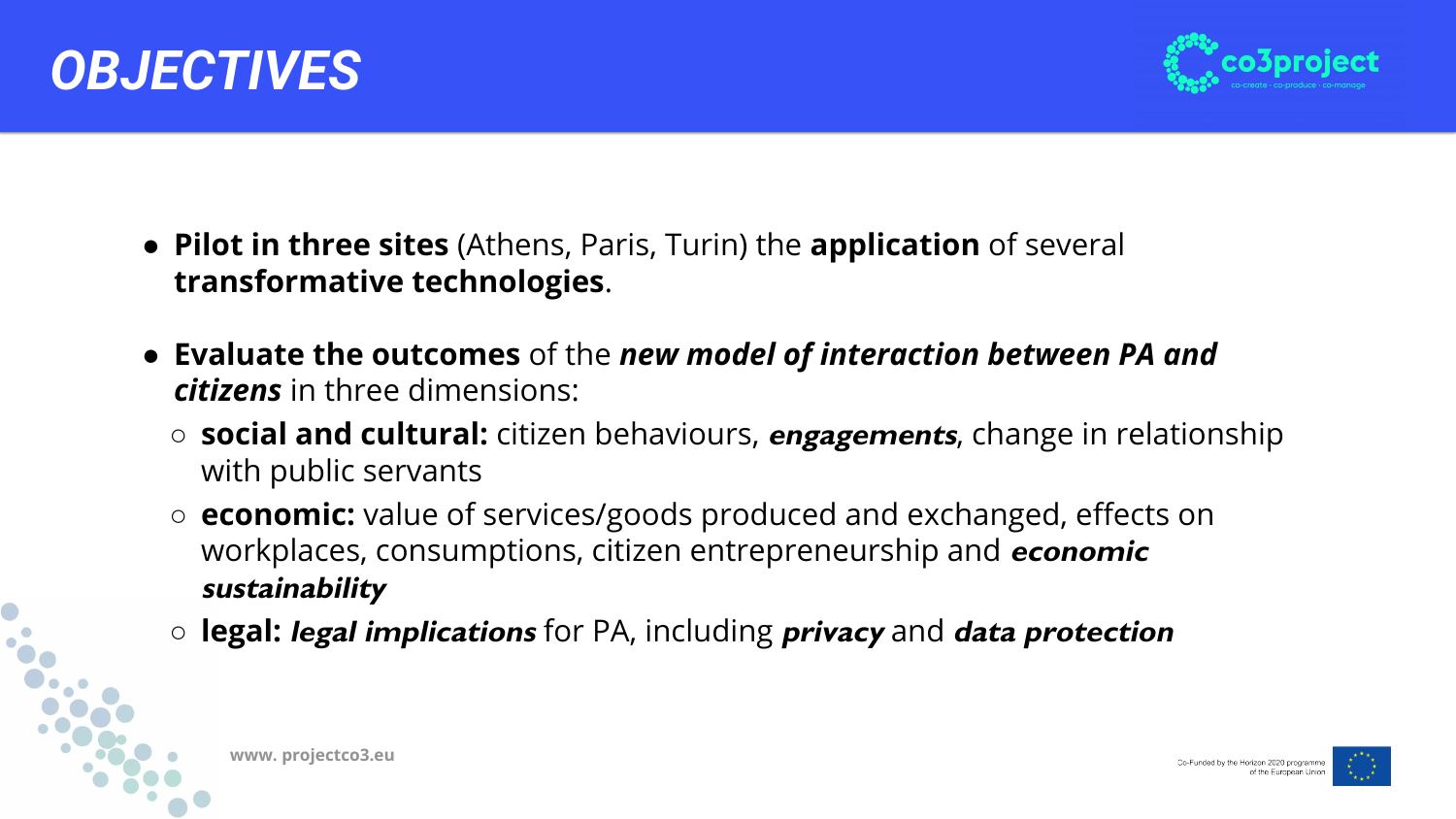

## **Blockchain**

## Augmented reality

# **Geolocated social network**



### Deliberation and Voting

# **Gamification**





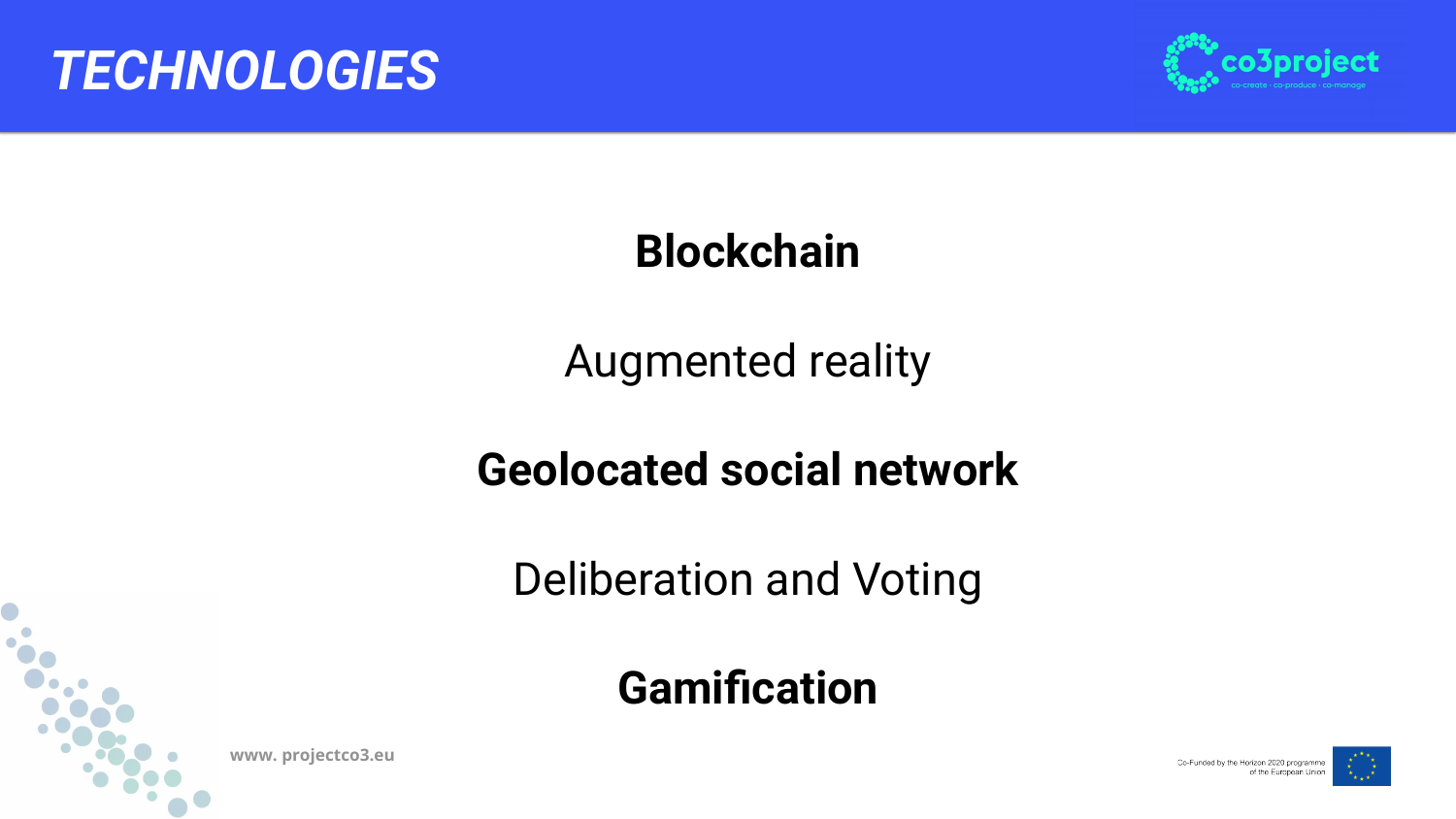





### **Novel model of interaction** between **PA and the citizens** supported by **disruptive technologies**





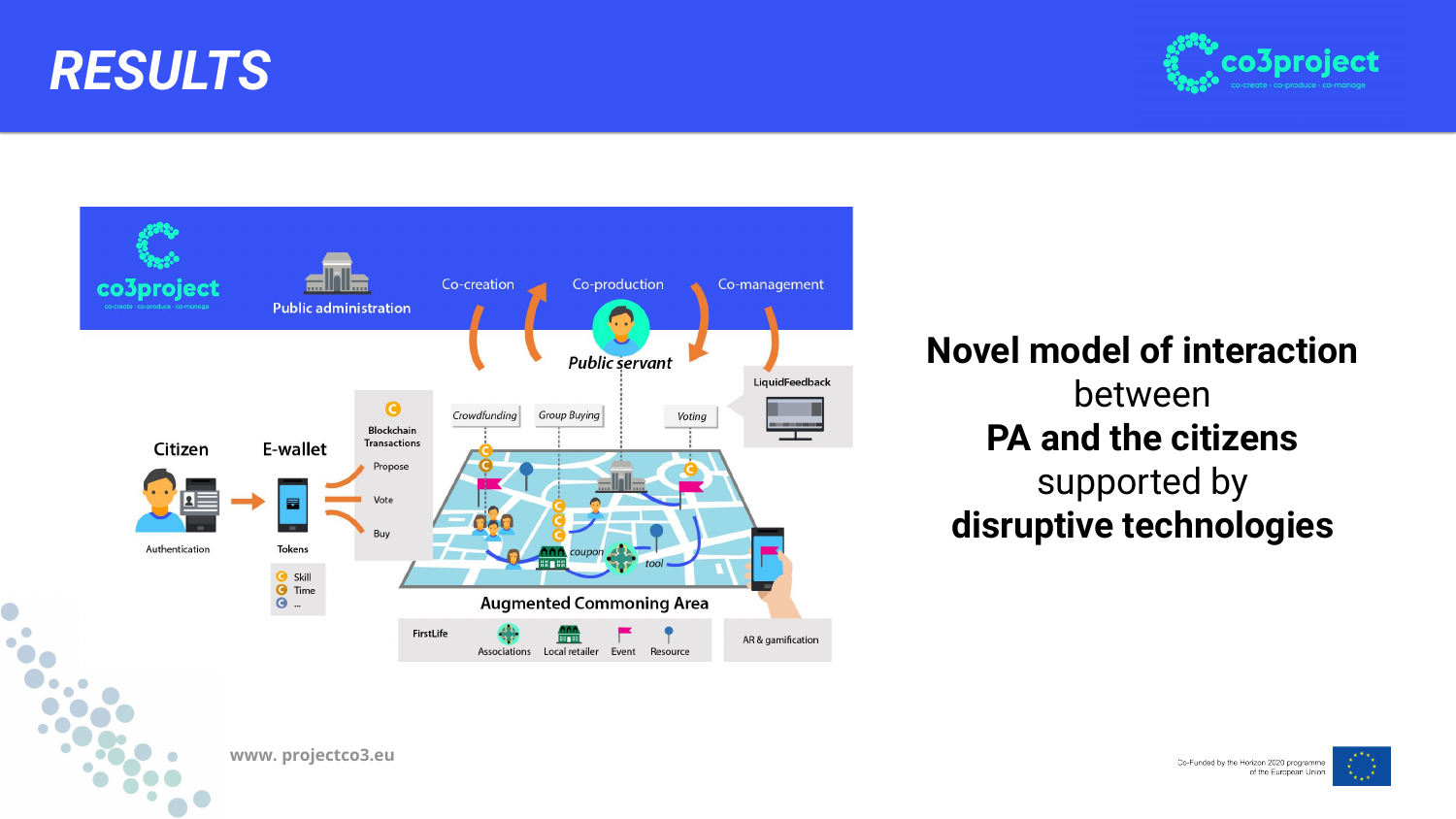





- **Enable Public authorities** to develop pathways for the *introduction of disruptive technologies* while *addressing societal challenges* raised by such technologies.
- **Enhance knowledge** on *digital democracy* based on a thorough understanding of users' needs and *develop new ways of providing public services*, of *ensuring public governance* and of *boosting public engagement* with the help of disruptive technologies.
- **Contribute to developing new practices**, to *optimize work processes* and to *integrate evidence-based decision-making processes in public services* and in services such as health, education, social welfare and mobility.